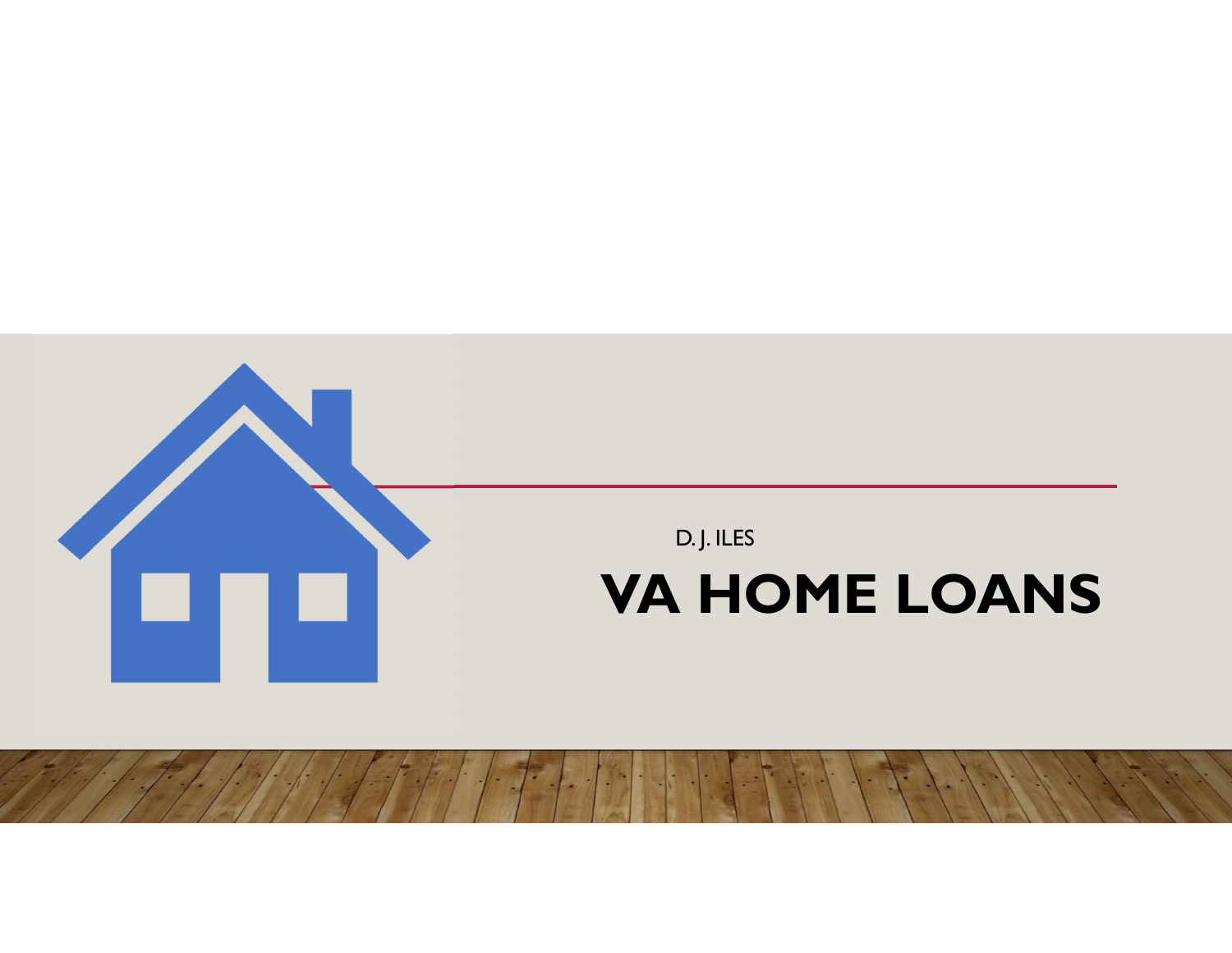# **THE VA HOME LOAN GUARANTY PROGRAM**

- Designed to help veterans finance the purchase of a home
- Encourages lenders while also protecting the veteran
- It is NOT a VA-backed down payment, however…

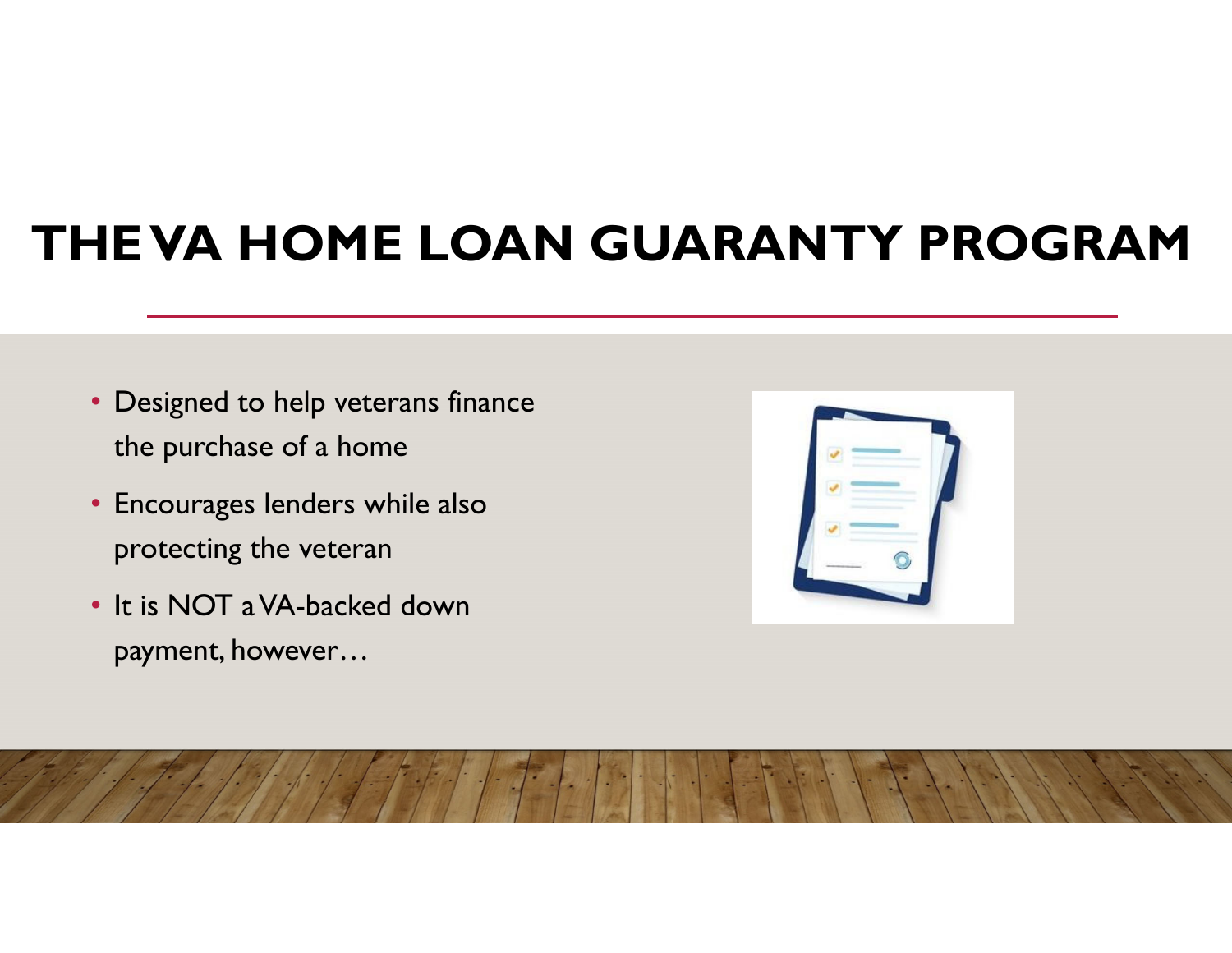# **REQUIRED BY LAW FOR VA LOAN**

- Eligible veteran
- Eligible purpose
- Occupancy
- Income & Financial **Obligations**
- Credit Risk

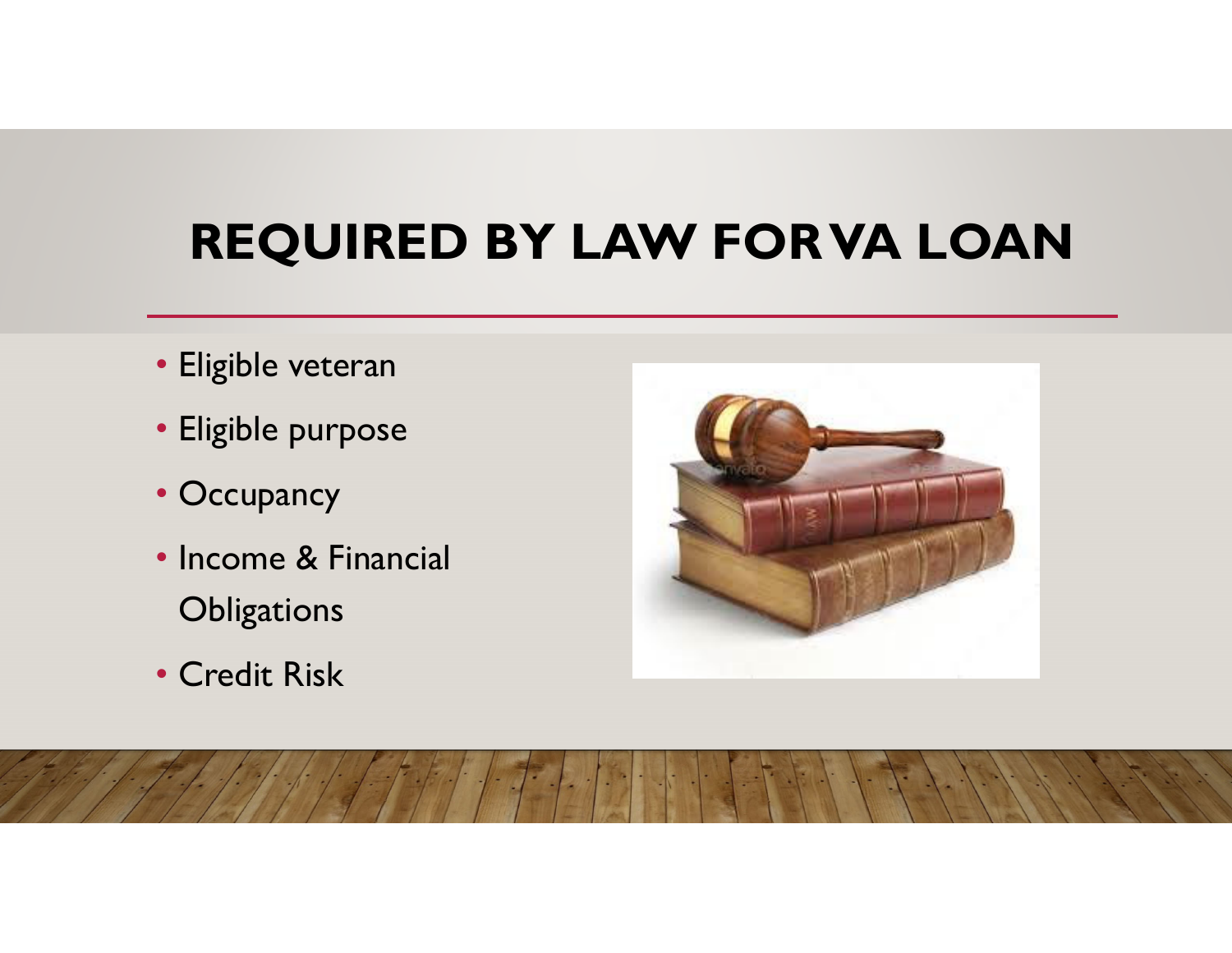# SERVICE REQUIREMENTS

- Active Duty Continuous active status for at least 90 days in wartime or 181 days in peacetime and must be under honorable conditions
- Selected Reserve Reservists and National Guard members ordered to active duty
- NOTE\* Reservists and National Guard members who never served on active duty may still qualify if:
	- Honorable Discharge
	- Placed on retired List
	- Transferred to element of the Ready Reserve or
	- Continue to serve in the Selected Reserve

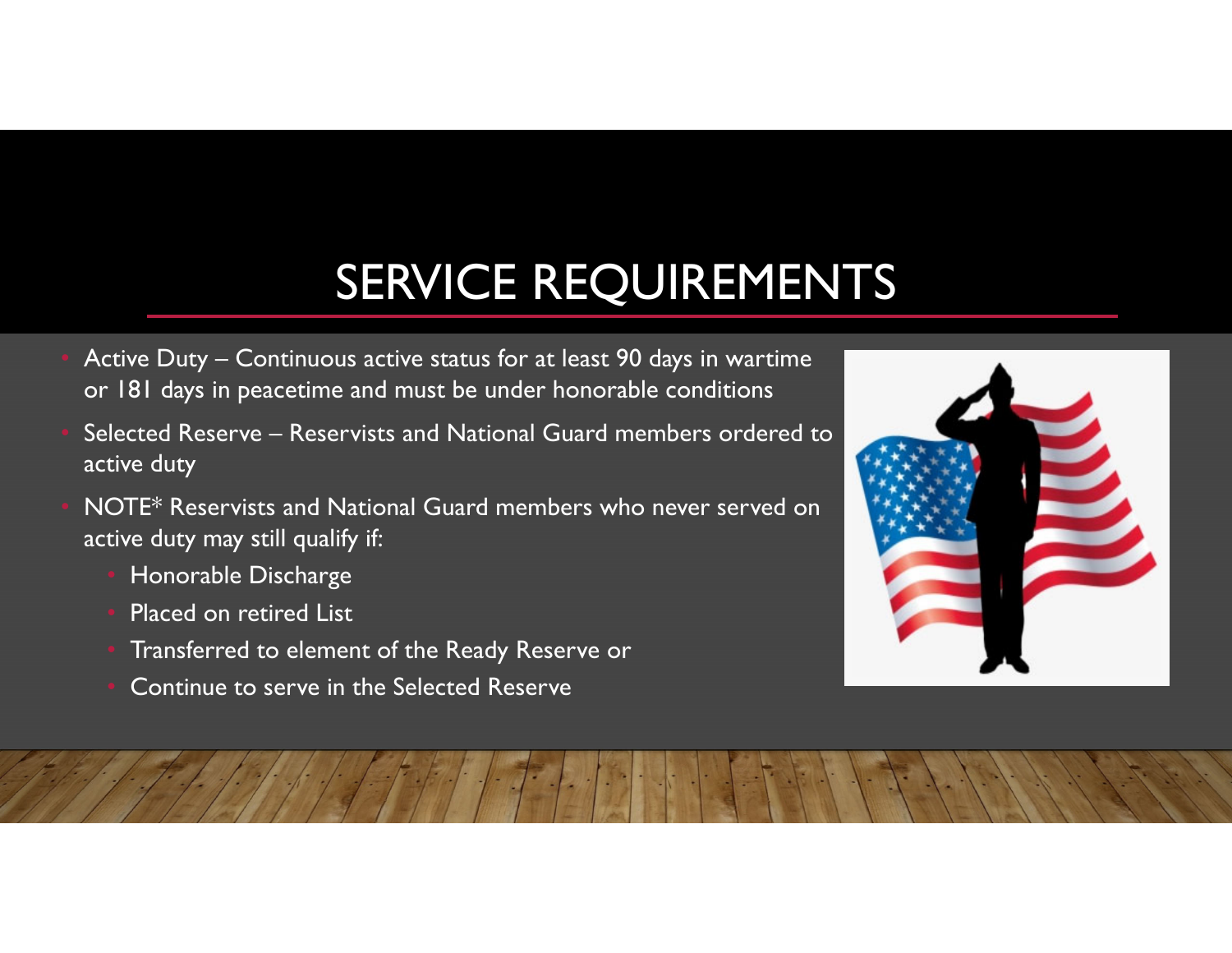### **SURVIVING SPOUSES**

- **Unremarried spouse of veteran who died while in service**
- **Unremarried spouse of veteran who died of SC disability**
- **Spouse of servicemember who is MIA or POW**

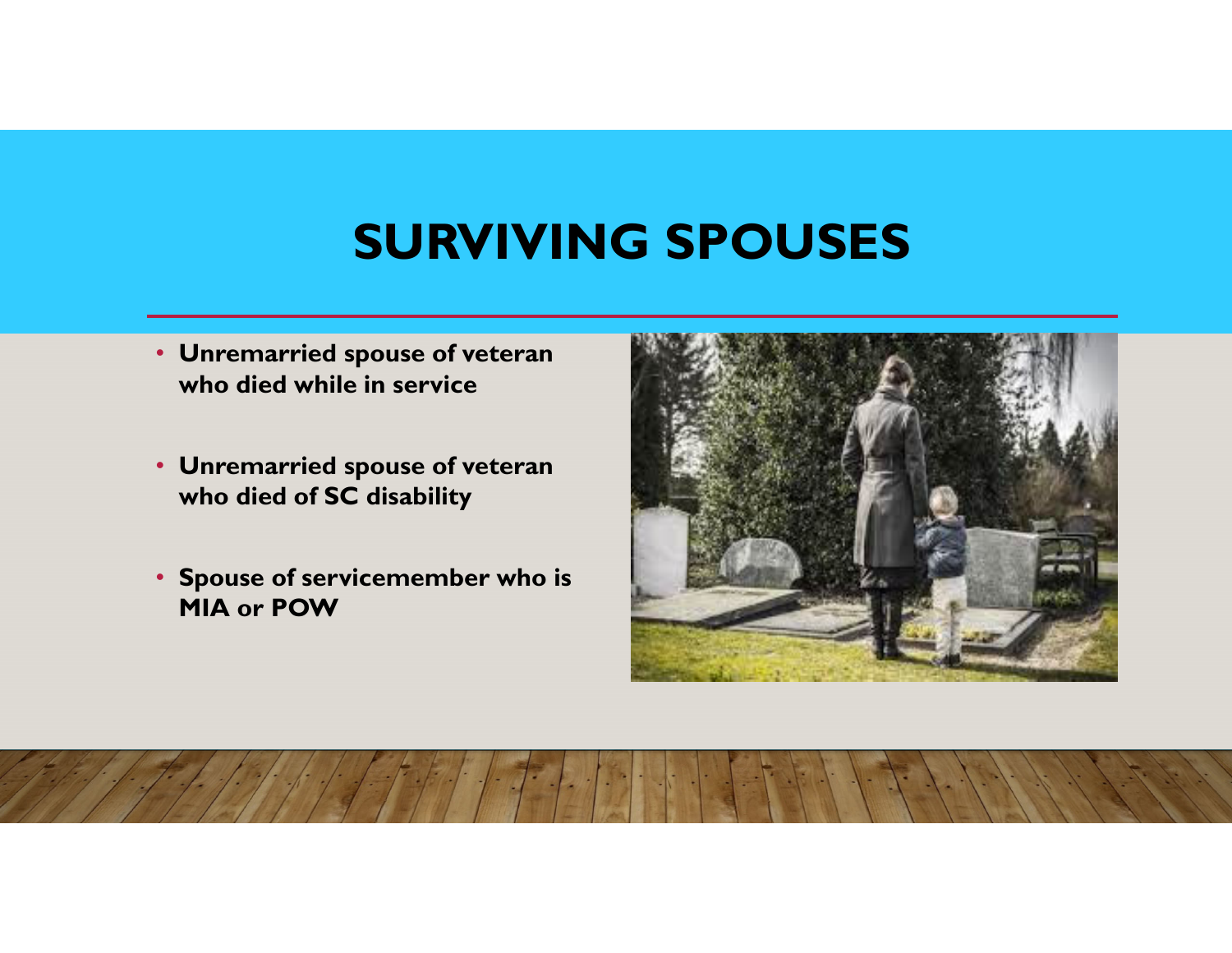# **CERTIFICATE OF ELIGIBILITY (COE)**

- How to get one
- Use VA Form 26-1880
- Can I use it more than once?

| VΔ                                                                   | Department of Voterana Affairs |             |                                    | <b>CERTIFICATE OF ELIGIBILITY</b>                                                                                                                                                                                             |                                                                                                                                                                                                                                                                                                                                                                                                                   |  |
|----------------------------------------------------------------------|--------------------------------|-------------|------------------------------------|-------------------------------------------------------------------------------------------------------------------------------------------------------------------------------------------------------------------------------|-------------------------------------------------------------------------------------------------------------------------------------------------------------------------------------------------------------------------------------------------------------------------------------------------------------------------------------------------------------------------------------------------------------------|--|
| REFERENCE MJMBER 3588850                                             |                                |             |                                    | FOR LOAN CLIARANTY BENEFITS                                                                                                                                                                                                   |                                                                                                                                                                                                                                                                                                                                                                                                                   |  |
| NAME OF VETERING<br>JOE SOLDIER                                      |                                |             |                                    | SERVICE NUVERS<br>SOCIAL SECURITY NUMBER<br>XXX-XX-6789                                                                                                                                                                       |                                                                                                                                                                                                                                                                                                                                                                                                                   |  |
| <b><i>BRANCH OF SERVICE NEWS</i></b><br><b>BYTTLB/BYT CODE</b><br>05 |                                |             |                                    | FUNDING FEE NON EXEMPT                                                                                                                                                                                                        |                                                                                                                                                                                                                                                                                                                                                                                                                   |  |
|                                                                      |                                |             | Prior Loans charged to entitlement |                                                                                                                                                                                                                               |                                                                                                                                                                                                                                                                                                                                                                                                                   |  |
| VA Loan Number                                                       | State                          | Loan Amount | Date of Loan                       | En@lement Charged Status                                                                                                                                                                                                      |                                                                                                                                                                                                                                                                                                                                                                                                                   |  |
|                                                                      |                                |             |                                    |                                                                                                                                                                                                                               |                                                                                                                                                                                                                                                                                                                                                                                                                   |  |
|                                                                      |                                |             |                                    |                                                                                                                                                                                                                               |                                                                                                                                                                                                                                                                                                                                                                                                                   |  |
|                                                                      |                                |             |                                    | THIS VETERAN'S BASIC ENTITLEMENT IS \$36,000*<br>TOTAL ENTITLEMENT CHARGED TO PREVIOUS VALOANS IS 50*<br>VA county loan limits are adjusted annualiz, and the current limits are available at www.benefits.va.gov/horseloans. | The valence is eligible for the benefits of Chanker 37, Title 38, U.S. Code, subject to any condition's) clied below. Real: entitement<br>for veterans who have not praviously used horre been benefits in \$35,000. Additional entitiement is available for most loans in<br>sycass of \$144,000. In such casas, the entitement amount is 25% of the VA loan limit for the county where the property is located. |  |
|                                                                      |                                |             |                                    |                                                                                                                                                                                                                               |                                                                                                                                                                                                                                                                                                                                                                                                                   |  |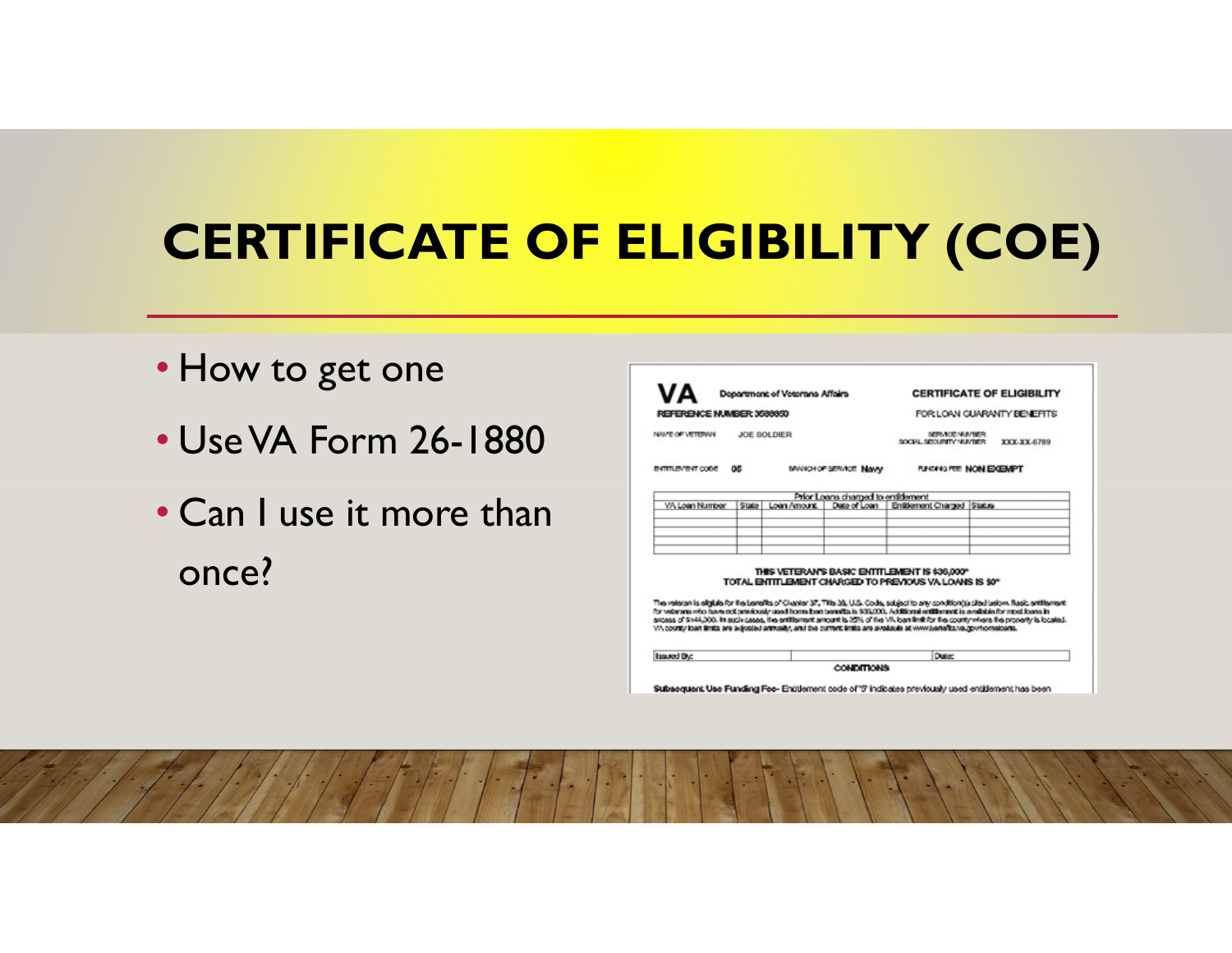### **KINDS OF LOANS**

- **Direct Loans**
- **Refinancing**
- **Farm Loans**
- **Note\* Direct Loans for home on Tribal Lands**

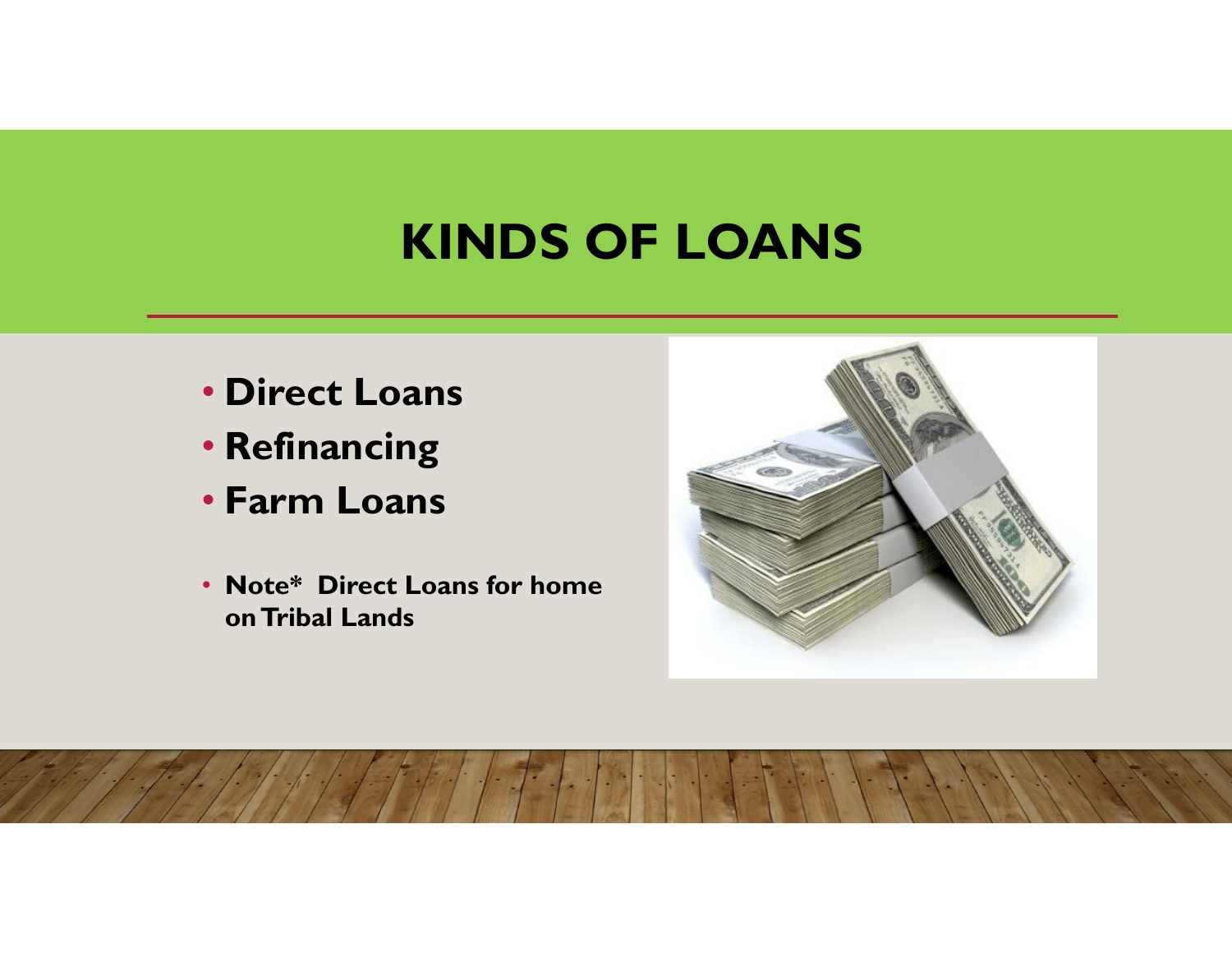## **GRANTS**

- **Specially Adapted Housing (SAH)**
- **Special Housing Adaptation (SHA)**
- **Home Improvement and Structural Alterations (HISA)**

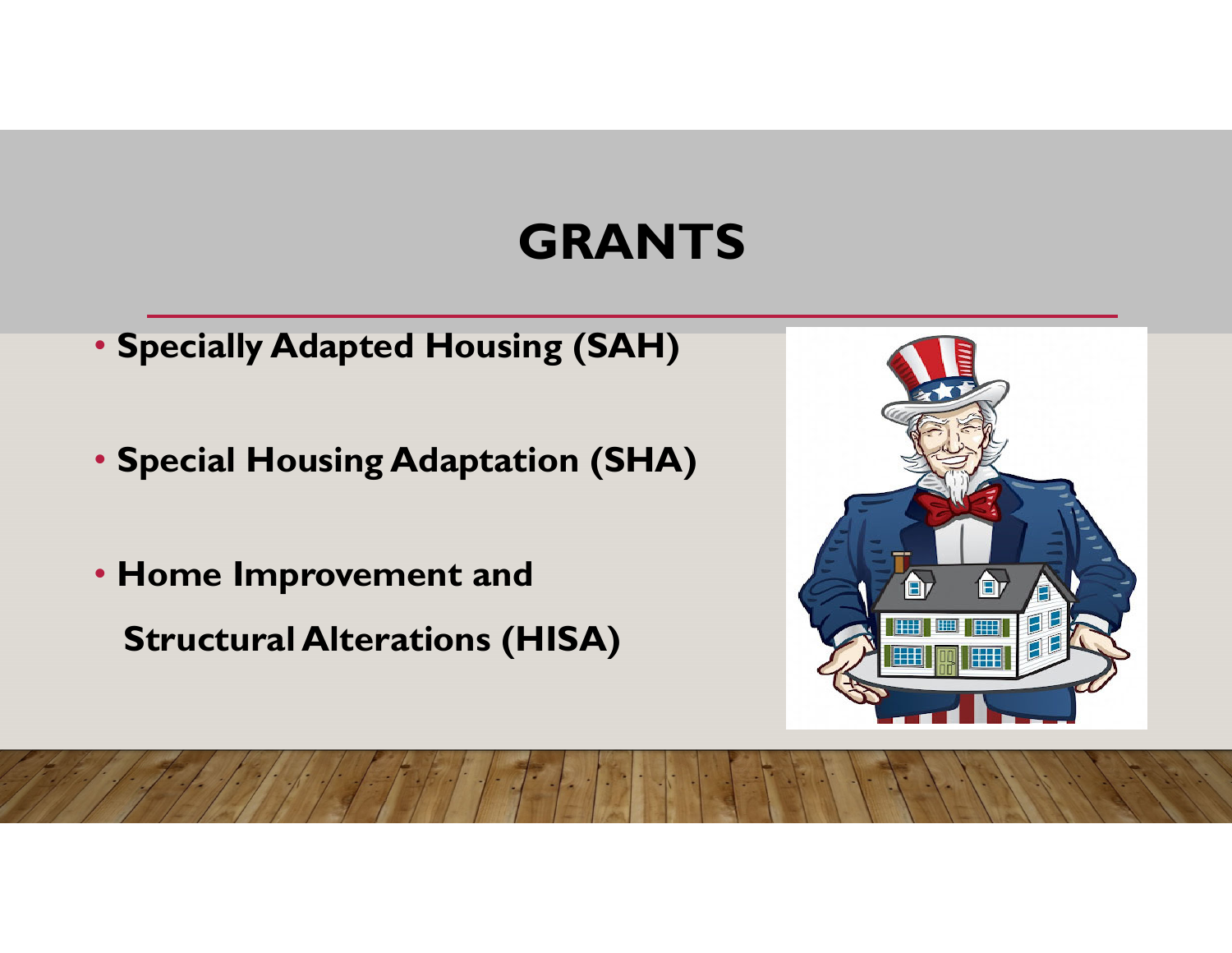### **SPECIALLY ADAPTED HOUSING (SAH)**

#### • **Eligibility**

- **Loss (or loss of use) of both LEs**
- **Bilateral blindness PLUS loss (or loss of use) of one LE, or**
- **Loss (or loss of use) of one LE with residuals of organic disease or one UE**
- **Loss (or loss of use) of both UEs (at or above the elbows), or P & T due to severe burns**
- **Reason (4 Plans)**
	- **To construct a home on land to be acquired for that specific purpose**
	- **To build home on land already owned if suitable for SAH**
	- **To remodel existing home if it can be made suitable for SAH**
	- **To apply against mortgage of SAH home that was purchased without VA grant**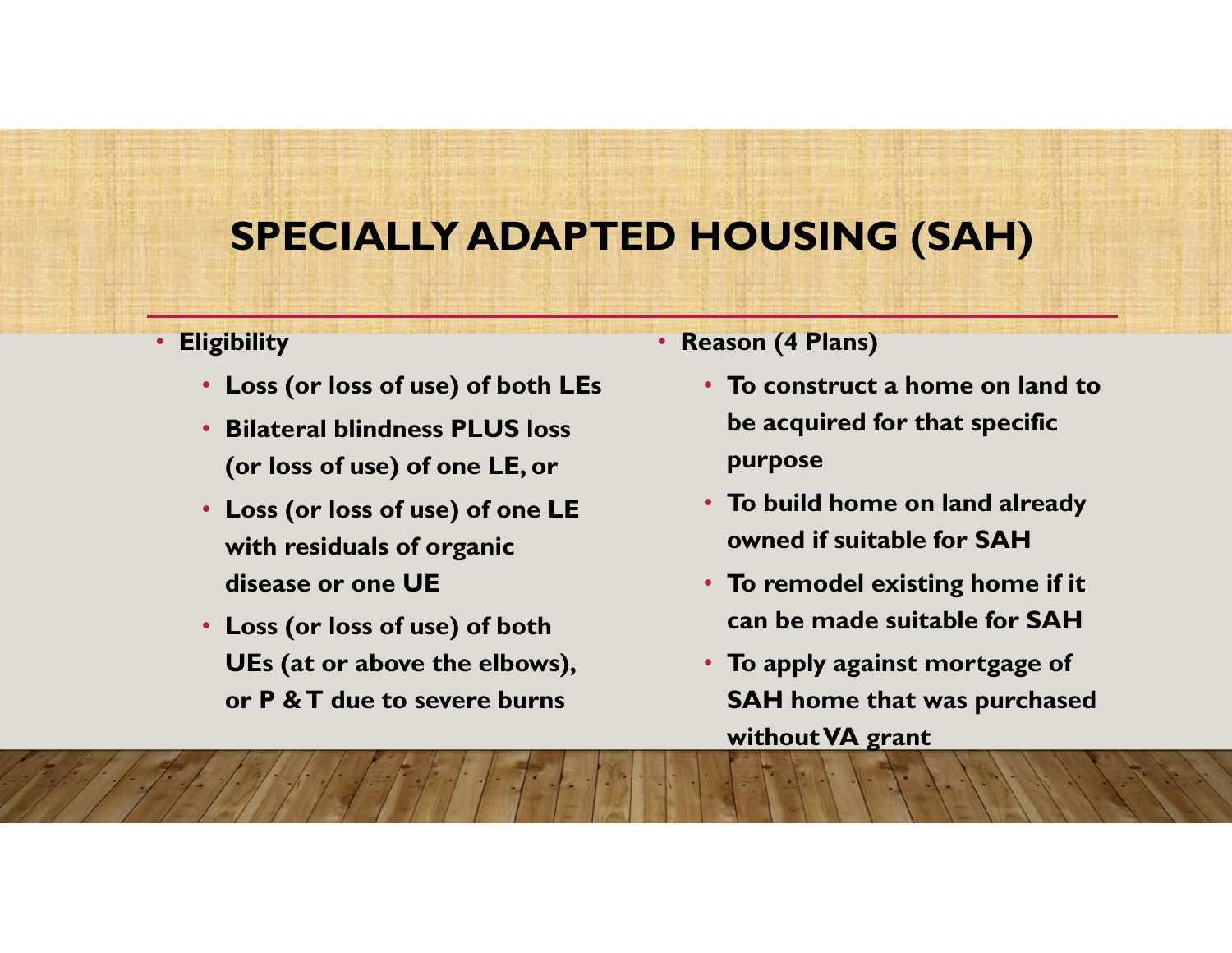### **SPECIAL HOUSING ADAPTATION (SHA)**

#### **Eligibility:**

- **Bilateral blindness with 5/200 visual acuity or less**
- **Anatomical loss (or loss of use) of both hands, or**
- **P & T is due to severe burn injury**

#### **Reason (5 Plans)**

- **To adapt house veteran plans to buy**
- **To adapt house family plans to buy**
- **To adapt house veteran already owns**
- **To adapt house owned by family**
- **To purchase house that has already been specially adapted with necessary features for the veteran**

**(veteran must reside in home for all)**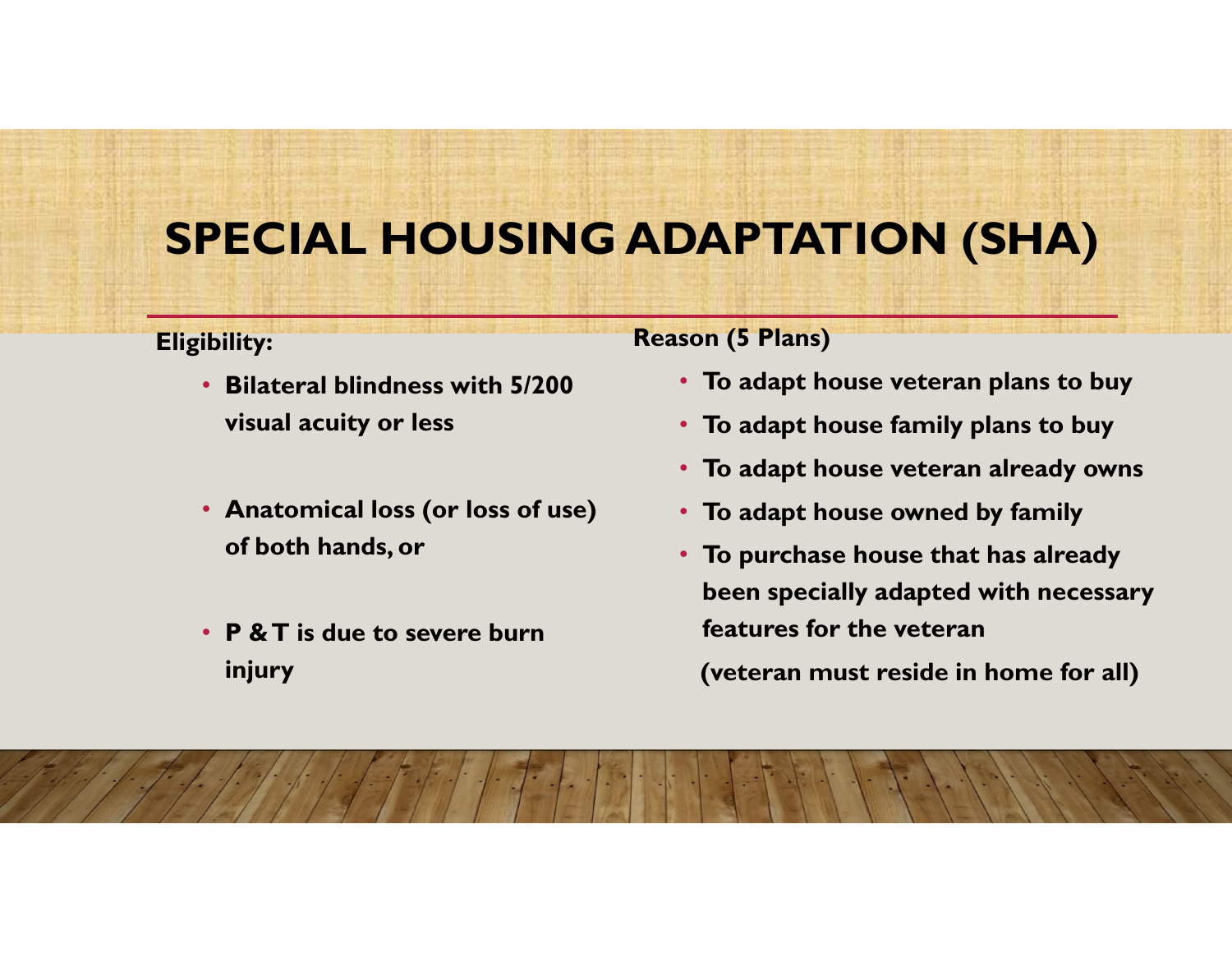### **HOME IMPROVEMENT AND STRUCTURAL ALTERATIONS (HISA)**

- May be used by **SC** or **Non-SC** veterans
- May be granted along with SAH or SHA
- VA Form 10-0103
- **Temporary Residence Adaptation (TRA)**
- SAH, SHA,TRA all use VA Form 26-4555

#### • **USED FOR:**

- Allowing entrance/exit to home
- Improving kitchen and bathroom access
- Handrails
- Lowered electrical outlets and switches
- Improving plumbing/electrical work for dialysis patients
- Improving paths or driveways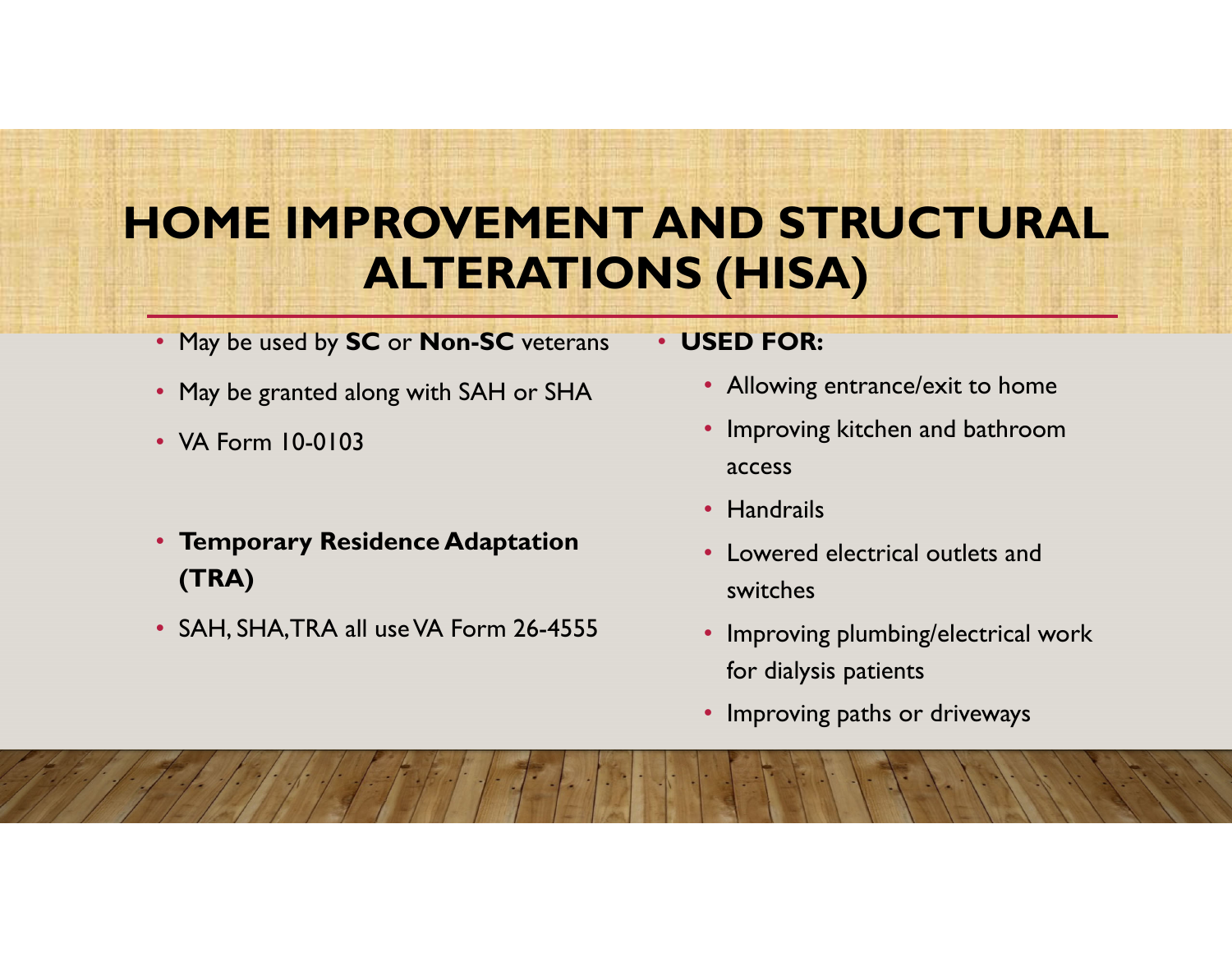### **VETERAN'S MORTGAGE LIFE INSURANCE**

- **Available to most veterans who receive a Special Adapted Housing (SAH) or a Special Housing Adaptation (SHA) grant.**
- **Covers the unpaid principal on the mortgage loan not to exceed \$90,000**
- **Can only be issued to veterans 69 years old or YOUNGER, but once issued, it will remain in effect regardless of age for the life of the mortgage (indebtedness).**
- **VA Form 29-8636 'Veterans Mortgage Life Insurance Statement' to apply for VMLI**
- **Questions on VMLI can be directed to the Insurance Center at 1-800-669-8477**